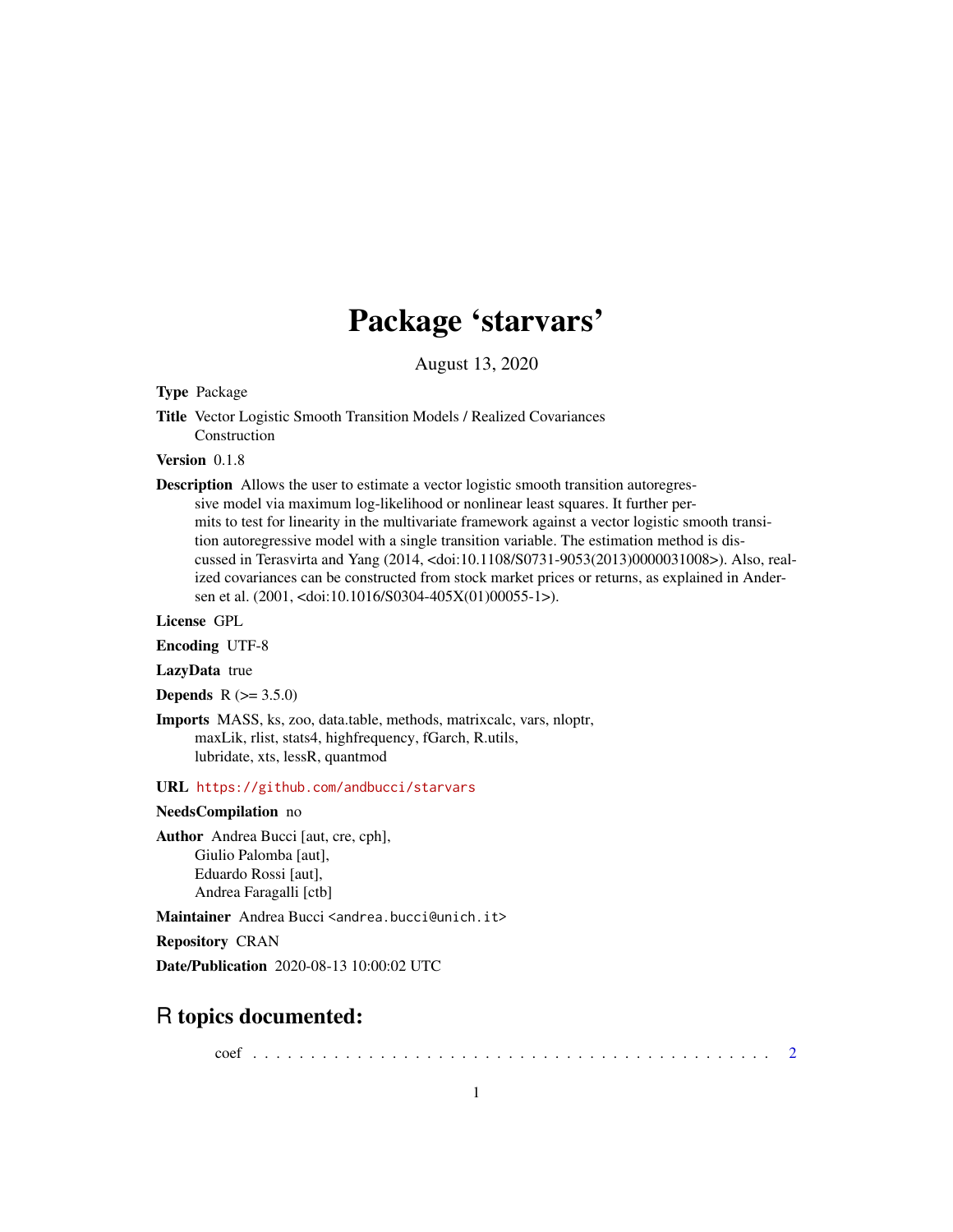#### <span id="page-1-0"></span> $2<sup>2</sup>$

| Index |  |  | 19 |
|-------|--|--|----|

<span id="page-1-1"></span>

# coef *Coefficient method for objects of class VLSTAR*

# Description

Returns the coefficients of a VLSTAR model for objects generated by VLSTAR().

### Usage

## S3 method for class 'VLSTAR' coef(object, ...)

# Arguments

| object | An object of class 'VLSTAR'; generated by VLSTAR() |
|--------|----------------------------------------------------|
| .      | Currently not used.                                |

#### Author(s)

Andrea Bucci

## References

Terasvirta T. and Yang Y. (2014), Specification, Estimation and Evaluation of Vector Smooth Transition Autoregressive Models with Applications. *CREATES Research Paper 2014-8*

# See Also

[VLSTAR](#page-13-1)

```
##
##See 'VLSTAR' examples
##
```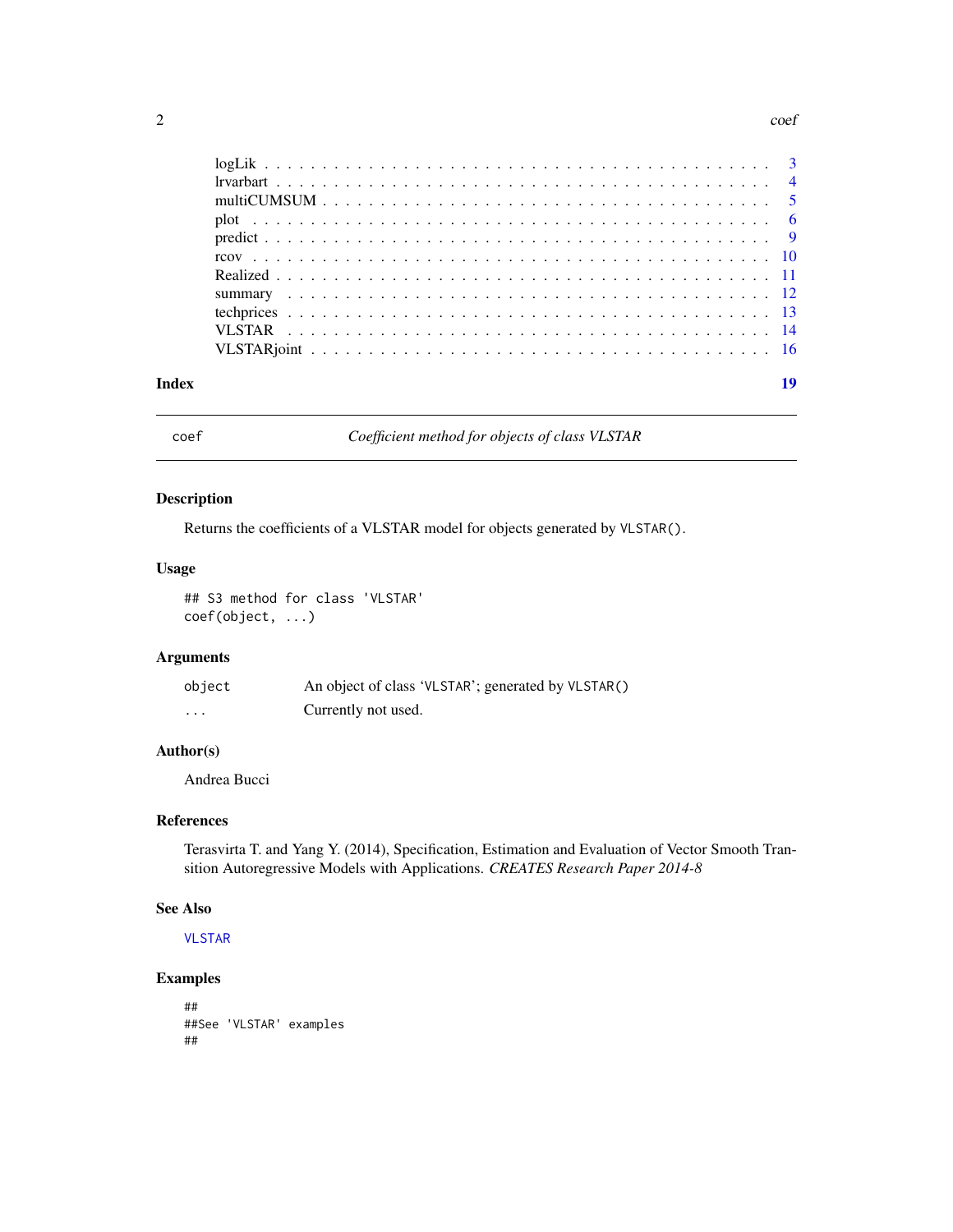<span id="page-2-1"></span><span id="page-2-0"></span>

Returns the log-Likelihood of a VLSTAR object.

#### Usage

```
## S3 method for class 'VLSTAR'
logLik(object, type = c('Univariate', 'Multivariate'), ...)
```
#### Arguments

| object | An object of class 'VLSTAR' obtained through VLSTAR().            |
|--------|-------------------------------------------------------------------|
| type   | Type of Log-Likelihood to be showed (univariate or multivariate). |
| .      | further arguments to be passed to and from other methods          |

# Details

The log-likelihood of a VLSTAR model is defined as:

$$
\log l(y_t|I_t; \theta) = -\frac{T\tilde{n}}{2} \ln(2\pi) - \frac{T}{2} \ln |\Omega| - \frac{1}{2} \sum_{t=1}^T (y_t - \tilde{G}_t B z_t)' \Omega^{-1} (y_t - \tilde{G}_t B z_t)
$$

# Value

An object with class attribute logLik.

#### Author(s)

The code was written by Andrea Bucci

#### References

Terasvirta T. and Yang Y. (2014), Specification, Estimation and Evaluation of Vector Smooth Transition Autoregressive Models with Applications. *CREATES Research Paper 2014-8*

#### See Also

[VLSTAR](#page-13-1)

```
##
##See 'VLSTAR' examples
##
```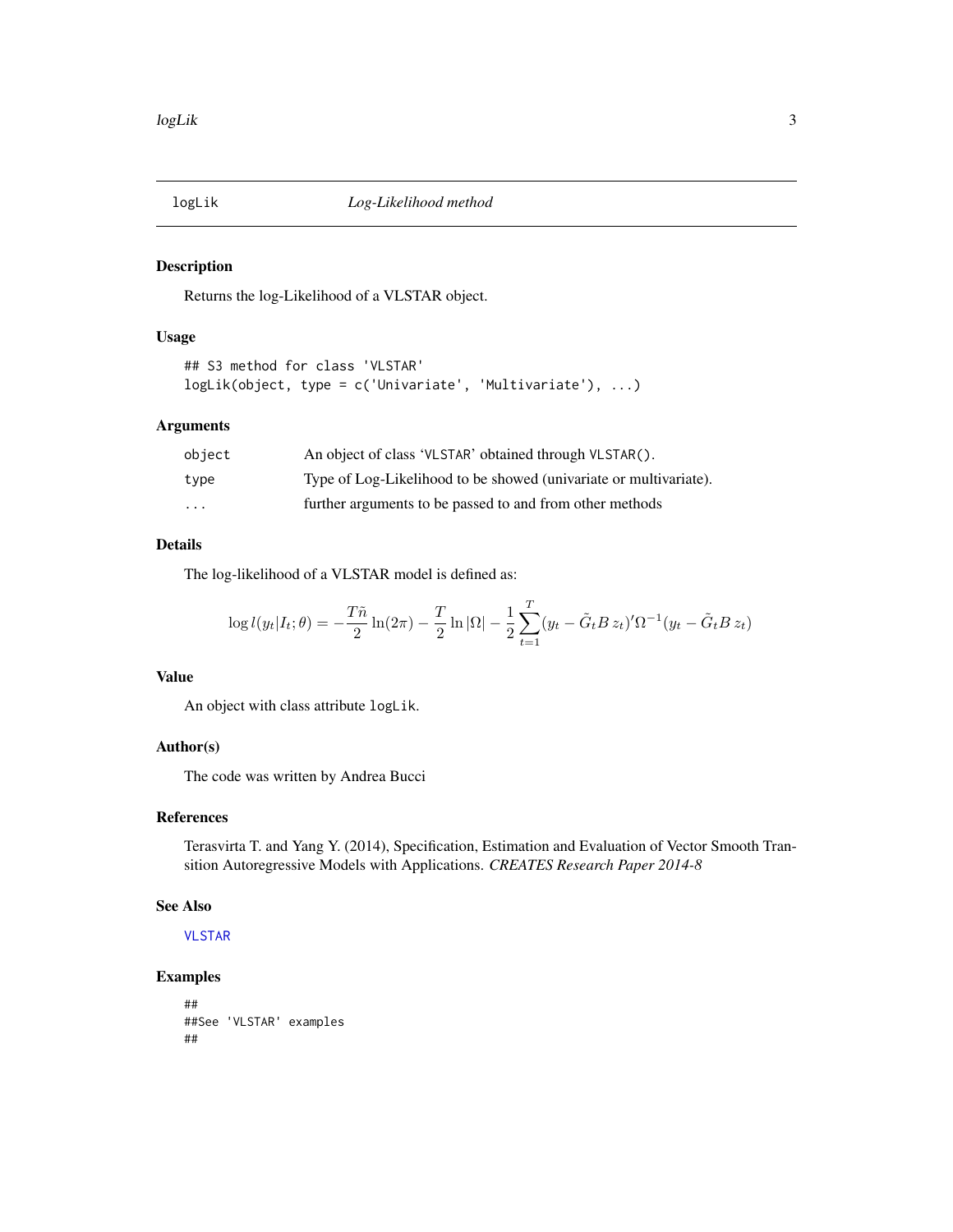<span id="page-3-0"></span>

Function returns the long-run variance of a time series, relying on the Bartlett kernel. The window size of the kernel is the cube root of the sample size.

#### Usage

lrvarbart(x)

# Arguments

|  | a $(T \times 1)$ vector containing the time series over period T |  |
|--|------------------------------------------------------------------|--|
|--|------------------------------------------------------------------|--|

#### Value

| 1rv       | long-run variance  |
|-----------|--------------------|
| bandwidth | size of the window |

# Author(s)

The code was written by Andrea Bucci.

#### References

Hamilton J. D. (1994), Time Series Analysis. *Princeton University Press* Tsay R.S. (2005), Analysis of Financial Time Series. *John Wiley & SONS*

# Examples

data(Realized)

lrvarbart(Realized[,1])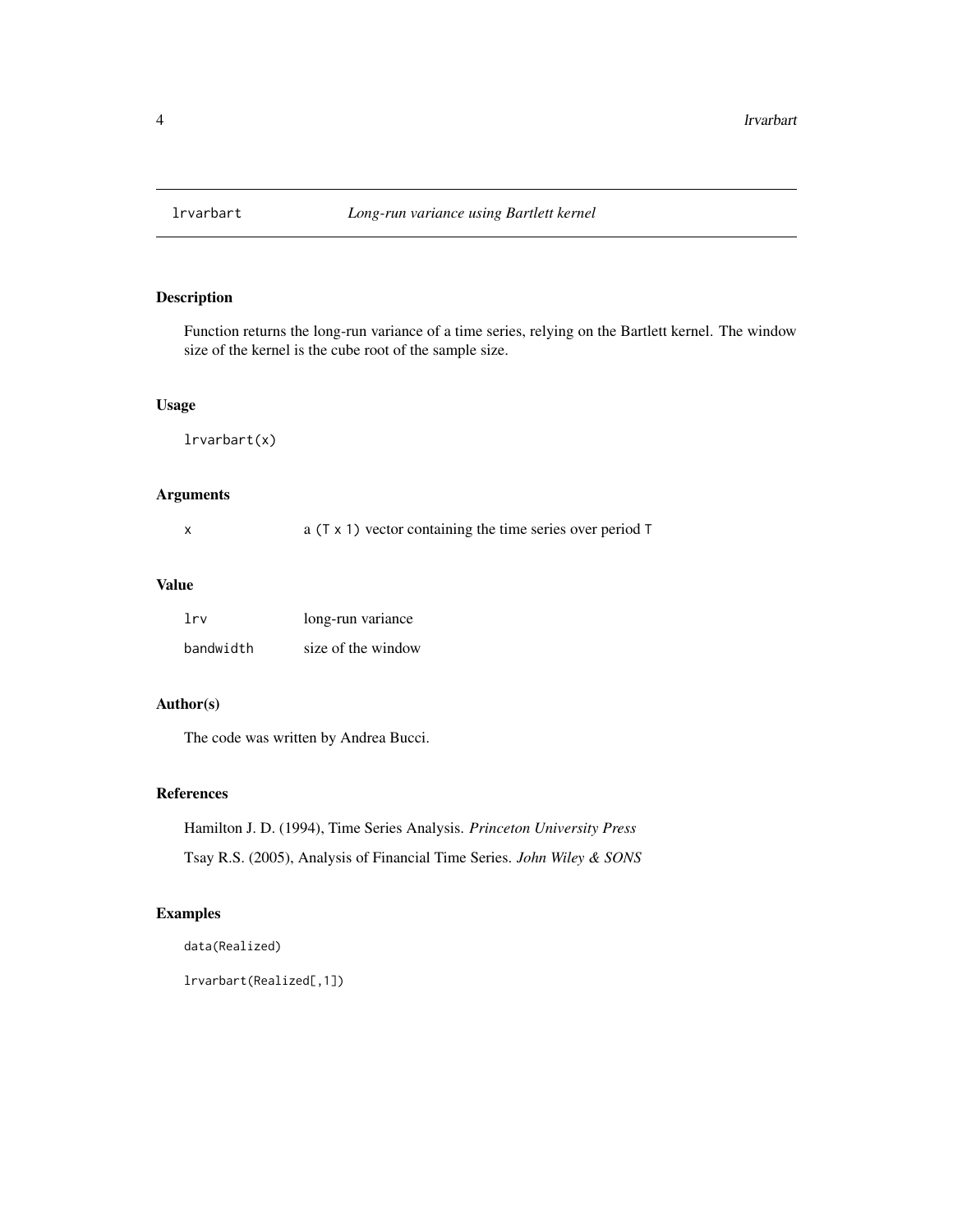<span id="page-4-0"></span>

Function returns the test statistics for the presence of co-breaks in a set of multivariate time series.

# Usage

```
multiCUMSUM(data, conf.level = 0.95, max.breaks = 7)## S3 method for class 'multiCUMSUM'
print(x, \ldots)
```
### **Arguments**

| data       | a (T x N) matrix or data. frame containing the N time series over period T |
|------------|----------------------------------------------------------------------------|
| conf.level | Confidence level. By default set to 0.95                                   |
| max.breaks | Integer, determines the highest number of common breaks from 1 to 7.       |
| X          | object of class 'multiCUMSUM'                                              |
| $\cdots$   | further arguments to be passed to and from other methods                   |
|            |                                                                            |

#### Value

| Lambda Test statistics |                                                                                                                         |
|------------------------|-------------------------------------------------------------------------------------------------------------------------|
|                        | a matrix of test statistics on the presence of a number of co-break equal to<br>max, breaks in the conditional mean     |
| Omega Test statistics  |                                                                                                                         |
|                        | a matrix of test statistics on the presence of a number of co-break equal to<br>max, breaks in the conditional variance |
|                        | Break location the index and the Date where the common breaks are located                                               |

# Author(s)

The code was written by Andrea Bucci and Giulio Palomba.

### References

Aue A., Hormann S., Horvath L.and Reimherr M. (2009), Break detection in the covariance structure of multivariate time series models. *The Annals of Statistics*. 37: 4046-4087

Bai J., Lumsdaine R. L. and Stock J. H. (1998), Testing For and Dating Common Breaks in Multivariate Time Series. *Review of Economic Studies*. 65: 395-432

Barassi M., Horvath L. and Yuqian Z. (2018), Change-Point Detection in the Conditional Correlation Structure of Multivariate Volatility Models. *Journal of Business \& Economic Statistics*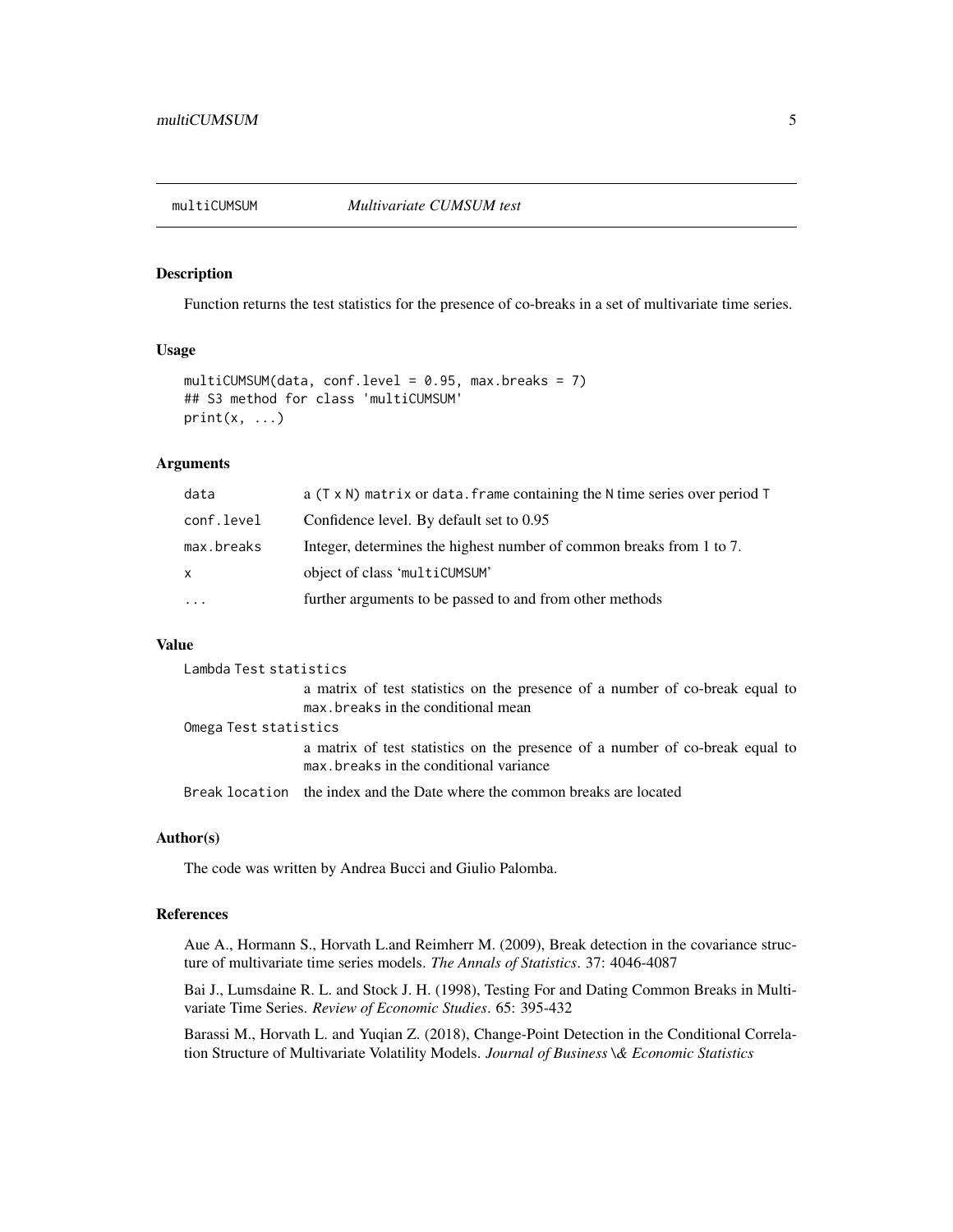# <span id="page-5-0"></span>Examples

data(Realized)

```
testCS <- multiCUMSUM(Realized[,1:10], conf.level = 0.95)
testCS
```
<span id="page-5-1"></span>plot *Plot methods for a VLSTAR object*

#### Description

Plot method for objects with class attribute VLSTAR and vlstarpred.

### Usage

```
## S3 method for class 'VLSTAR'
plot(x, names = NULL, main.fit = NULL, main.acf = NULL,main.pacf = NULL, main.logi = NULL,
ylim.fit = NULL, ylim.resid = NULL, lty.fit = NULL,
lty.resid = NULL, lty.logi = NULL,
lwd.fit = NULL, lwd.resid = NULL, lwd.logi = NULL, lag.acf = NULL,
lag.pack = NULL, col.fit = NULL,col.resid = NULL, col.logi = NULL, ylab.fit = NULL, ylab.resid = NULL,
ylab.acf = NULL, ylab.pacf = NULL,
ylab.logi = NULL, xlab.fit = NULL, xlab.resid = NULL, xlab.logi = NULL,
mar = par("mar"), oma = par("oma"),adj.mtext = NA, padj.mtext = NA, col.mtext = NA,...)
```

```
## S3 method for class 'vlstarpred'
plot(x, type = c('single', 'multiple'), names = NULL,main = NULL, xlab = NULL, ylab = NULL,
lty.obs = 2, lty. pred = 1, lty.ci = 3, lty.vline = 1, lwd.obs = 1, lwd.pred = 1,lwd.ci = 1, lwd.vline = 1, col.obs = NULL, col.pred = NULL, col.ci = NULL,
col.vline = NULL, ylim = NULL, mar = par("mar"), oma = par("oman"), ...
```
#### Arguments

| adj.mtext | Adjustment for $mtext{text}()$ .                                                                    |
|-----------|-----------------------------------------------------------------------------------------------------|
| col.ci    | Character vector, colors for the interval forecast when an object of class 'v1starpred'<br>is used. |
| col.fit   | Character vector, colors for diagram of fit.                                                        |
| col.logi  | Character vector, colors for logistic function plot.                                                |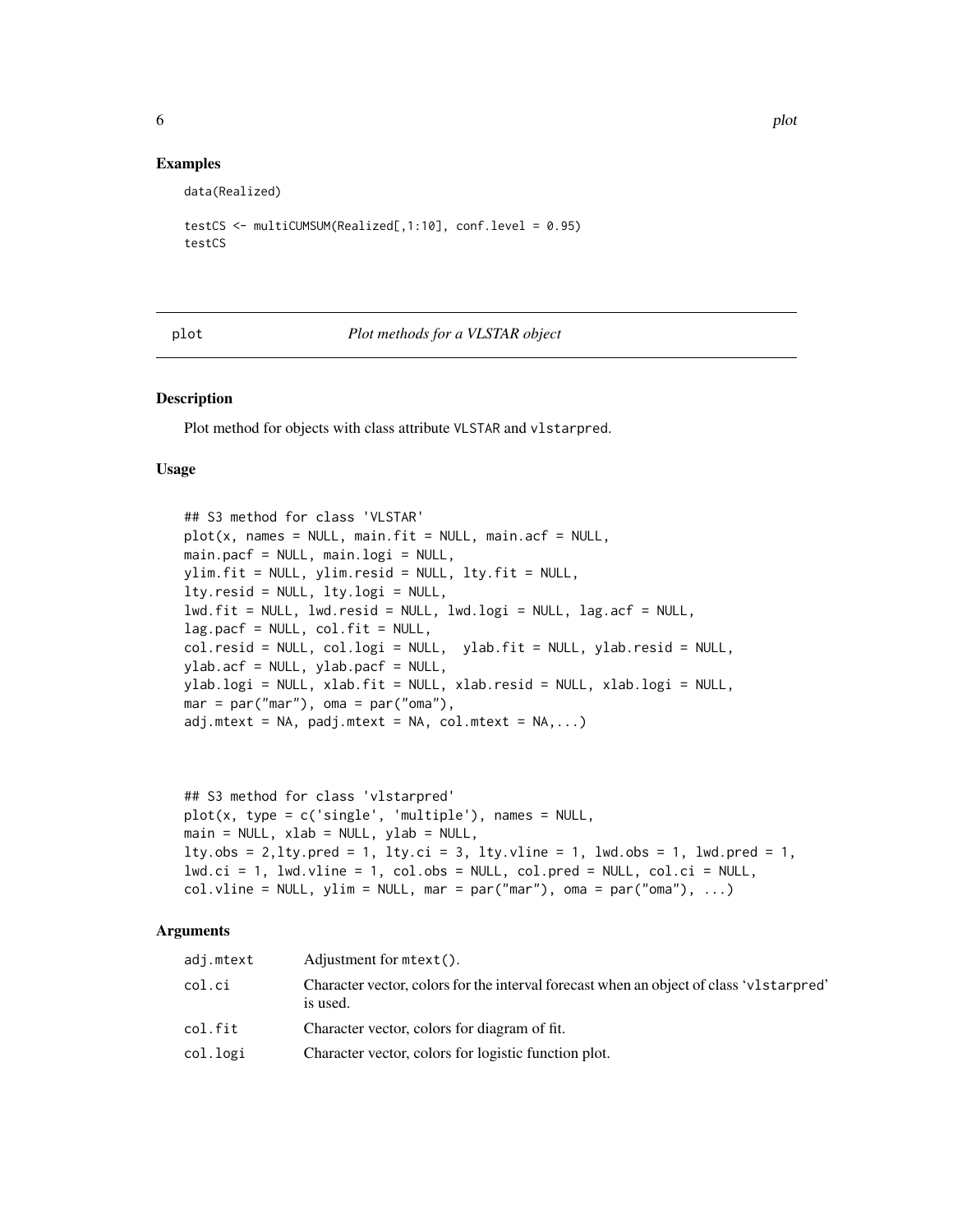| col.mtext  | Character, color for mtext(), only applicable.                                                     |
|------------|----------------------------------------------------------------------------------------------------|
| col.obs    | Character vector, colors for the observed values when an object of class 'v1starpred'<br>is used.  |
| col.pred   | Character vector, colors for the predicted values when an object of class 'v1starpred'<br>is used. |
| col.resid  | Character vector, colors for residual plot.                                                        |
| col.vline  | Character vector, colors for the vertical line when an object of class 'v1starpred'<br>is used.    |
| lag.acf    | Integer, lag.max for ACF of residuals.                                                             |
| lag.pacf   | Integer, lag.max for PACF of residuals.                                                            |
| lty.ci     | Vector, Ity for the interval forecast when an object of class 'v1starpred' is used.                |
| lty.fit    | Vector, lty for diagram of fit.                                                                    |
| lty.resid  | Vector, lty for residual plot.                                                                     |
| lty.logi   | Vector, lty for the plot of the logistic function.                                                 |
| lty.obs    | Vector, lty for the plot of the observed values when an object of class 'v1starpred'<br>is used.   |
| lty.pred   | Vector, Ity for the plot of the predicted values when an object of class 'v1starpred'<br>is used.  |
| lty.vline  | Vector, Ity for the vertical line when an object of class 'v1starpred' is used.                    |
| lwd.ci     | Vector, lwd for the interval forecast when an object of class 'v1starpred' is<br>used.             |
| lwd.fit    | Vector, lwd for diagram of fit.                                                                    |
| lwd.logi   | Vector, lwd for the plot of the logistic function.                                                 |
| lwd.obs    | Vector, lwd for the plot of the observed values when an object of class 'v1starpred'<br>is used.   |
| lwd.pred   | Vector, lwd for the plot of the predicted values when an object of class 'v1starpred'<br>is used.  |
| lwd.resid  | Vector, lwd for residual plot.                                                                     |
| lwd.vline  | Vector, lwd for the vertical line when an object of class 'v1starpred' is used.                    |
| main       | Character vector, the titles of the plot.                                                          |
| main.acf   | Character vector, main for residuals' ACF.                                                         |
| main.fit   | Character vector, main for diagram of fit.                                                         |
| main.pacf  | Character vector, main for residuals' PACF.                                                        |
| main.logi  | Character vector, main for the plot of the logistic function.                                      |
| mar        | Setting of margins.                                                                                |
| names      | Character vector, the variables names to be plotted. If left NULL, all variables are<br>plotted.   |
| oma        | Setting of outer margins.                                                                          |
| padj.mtext | Adjustment for mtext().                                                                            |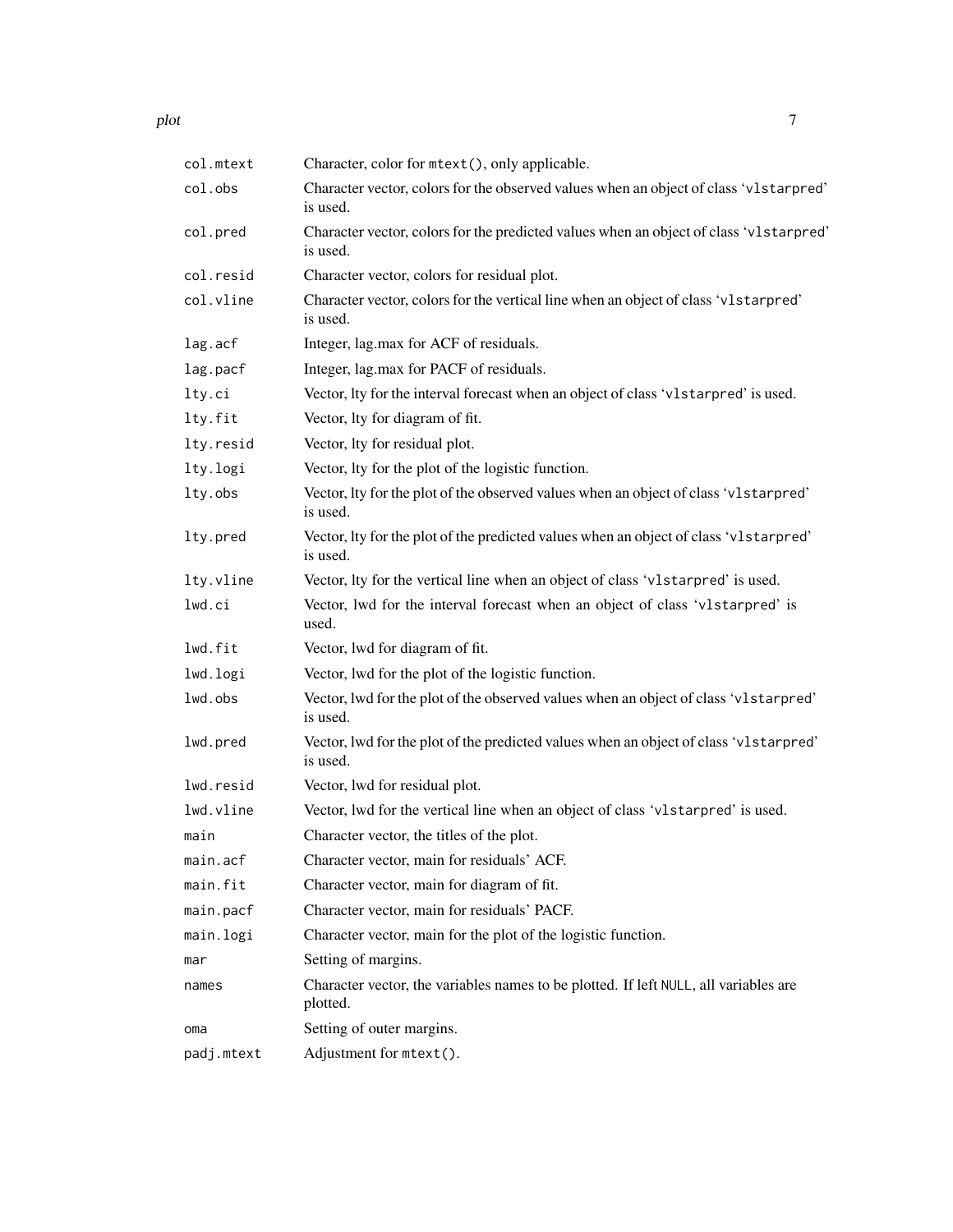<span id="page-7-0"></span>

| type       | Character, if multiple all plots are drawn in a single device, otherwise the plots<br>are shown consecutively. |
|------------|----------------------------------------------------------------------------------------------------------------|
| X          | An object of class 'VLSTAR' or 'vlstarpred'.                                                                   |
| xlab       | Character vector signifying the labels for the x-axis.                                                         |
| xlab.fit   | Character vector, xlab for diagram of fit.                                                                     |
| xlab.resid | Character vector, xlab for residual plot.                                                                      |
| xlab.logi  | Character vector, xlab for the plot of the logistic function.                                                  |
| ylab       | Character vector signifying the labels for the y-axis.                                                         |
| ylab.acf   | Character, ylab for ACF.                                                                                       |
| ylab.fit   | Character vector, ylab for diagram of fit.                                                                     |
| ylab.pacf  | Character, ylab for PACF                                                                                       |
| ylab.resid | Character vector, ylab for residual plot.                                                                      |
| ylab.logi  | Character vector, ylab for the plot of the logistic function.                                                  |
| ylim       | Vector, the limits of the y-axis.                                                                              |
| ylim.fit   | Vector, ylim for diagram of fit.                                                                               |
| ylim.resid | Vector, ylim for residual plot.                                                                                |
| .          | Passed to internal plot function.                                                                              |

# Details

When the plot function is applied to a VLSTAR object, the values of the logistic function, given the estimated values of gamma and c through VLSTAR, are reported.

# Author(s)

Andrea Bucci

# References

Granger C.W.J. and Terasvirta T. (1993), Modelling Non-Linear Economic Relationships. *Oxford University Press*

Lundbergh S. and Terasvirta T. (2007), Forecasting with Smooth Transition Autoregressive Models. *John Wiley and Sons*

Terasvirta T. and Yang Y. (2014), Specification, Estimation and Evaluation of Vector Smooth Transition Autoregressive Models with Applications. *CREATES Research Paper 2014-8*

#### See Also

[VLSTAR](#page-13-1), [predict.VLSTAR](#page-8-1)

```
##
##See 'VLSTAR' examples
##
```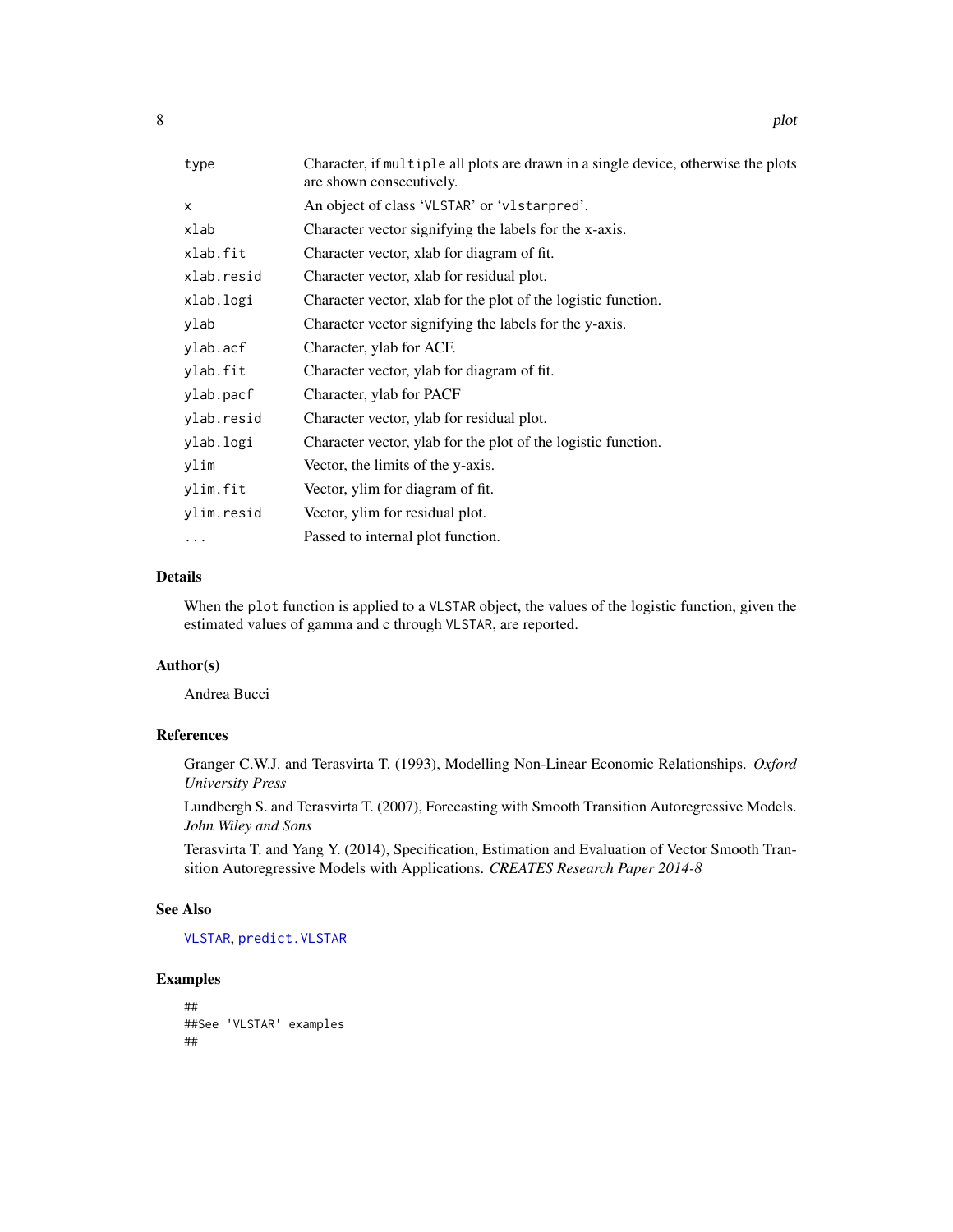<span id="page-8-1"></span><span id="page-8-0"></span>

One-step or multi-step ahead forecasts, with interval forecast, of a VLSTAR object.

# Usage

```
## S3 method for class 'VLSTAR'
predict(object, ..., n. ahead = 1, conf.lev = 0.95,st.new = NULL, M = 5000, B = 1000, st.num = NULL, newdata = NULL,
method = c('naive', 'Monte Carlo', 'bootstrap'))
```
# Arguments

| An object of class 'VLSTAR' obtained through VLSTAR().                                                                                         |
|------------------------------------------------------------------------------------------------------------------------------------------------|
| further arguments to be passed to and from other methods                                                                                       |
| An integer specifying the number of ahead predictions                                                                                          |
| Confidence level of the interval forecast                                                                                                      |
| Vector of new data for the transition variable                                                                                                 |
| An integer with the number of errors sampled for the Monte Carlo method                                                                        |
| An integer with the number of errors sampled for the bootstrap method                                                                          |
| An integer with the index of dependent variable if st. new is NULL and the tran-<br>sition variable is a lag of one of the dependent variables |
| A character identifying which multi-step ahead method should be used among<br>naive, Monte Carlo and bootstrap                                 |
| data. frame or matrix of new data for the exogenous variables                                                                                  |
|                                                                                                                                                |

# Value

A list containing:

| forecasts | data. frame of predictions for each dependent variable and the $(1-\alpha)$ prediction<br>intervals |
|-----------|-----------------------------------------------------------------------------------------------------|
|           | a matrix of values for y                                                                            |

#### Author(s)

The code was written by Andrea Bucci and Eduardo Rossi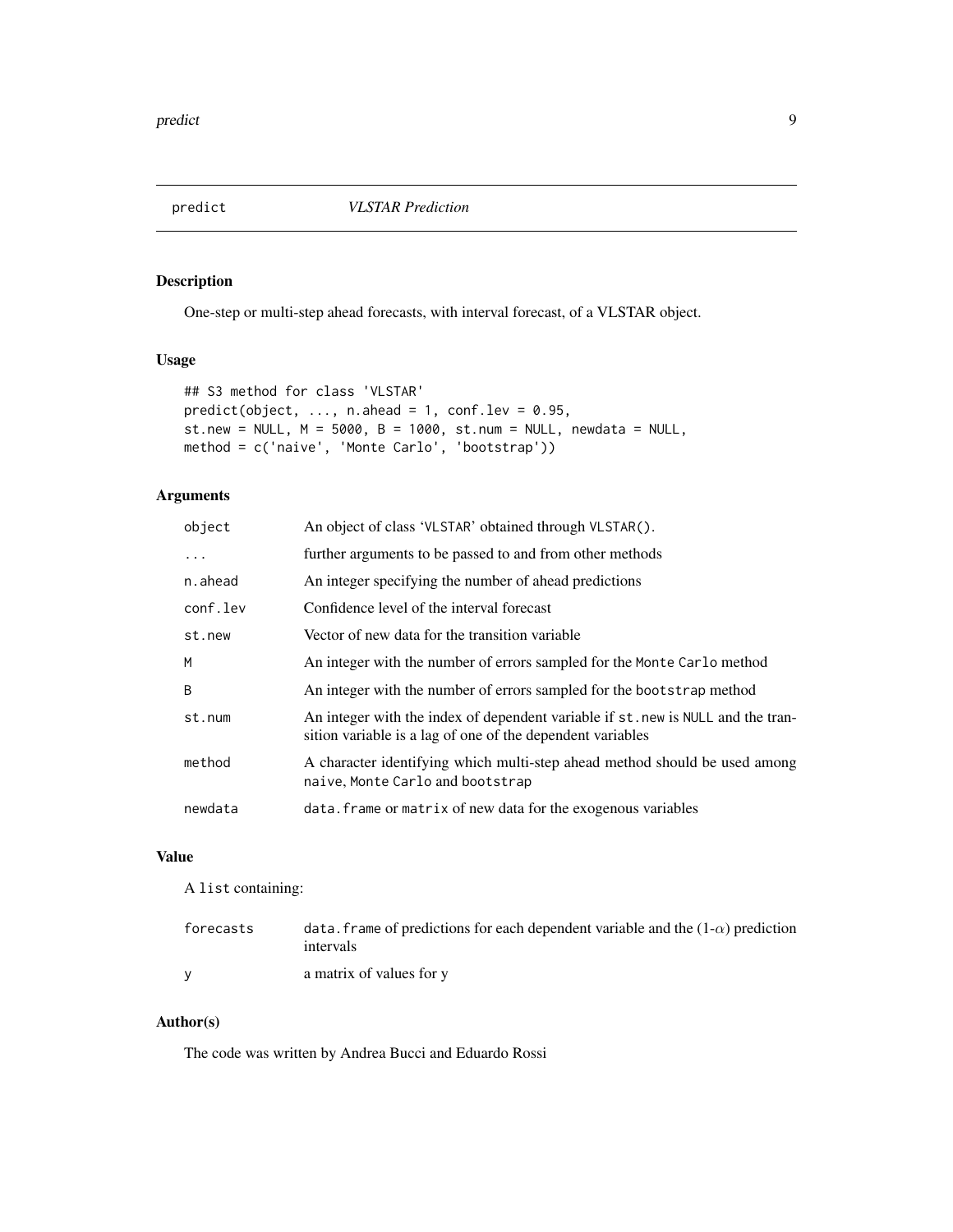### <span id="page-9-0"></span>References

Granger C.W.J. and Terasvirta T. (1993), Modelling Non-Linear Economic Relationships. *Oxford University Press*

Lundbergh S. and Terasvirta T. (2007), Forecasting with Smooth Transition Autoregressive Models. *John Wiley and Sons*

Terasvirta T. and Yang Y. (2014), Specification, Estimation and Evaluation of Vector Smooth Transition Autoregressive Models with Applications. *CREATES Research Paper 2014-8*

# See Also

[VLSTAR](#page-13-1) for log-likehood and nonlinear least squares estimation of the VLSTAR model.

# Examples

```
##
##See 'VLSTAR' examples
##
```
<span id="page-9-1"></span>

rcov *Realized Covariance*

# Description

Function returns the vectorization of the lowest triangular of the Realized Covariance matrices for different frequencies.

#### Usage

```
rcov(data, freq = c('daily', 'monthly', 'quarterly', 'yearly'), make.ret = TRUE,
    cholesky = FALSE)
```
## Arguments

| data     | a (T x N) xts object containing the N price/return series over period T                                                             |
|----------|-------------------------------------------------------------------------------------------------------------------------------------|
| freg     | a string defining the desired frequency for the Realized Covariance matrices<br>between "daily", "monthly", "quarterly" or "yearly" |
| make.ret | boolean, in case it is TRUE the data are converted in returns, FALSE otherwise                                                      |
| cholesky | boolean, in case it is TRUE the Cholesky factors of the Realized Covariance ma-<br>trices are calculated, FALSE by default          |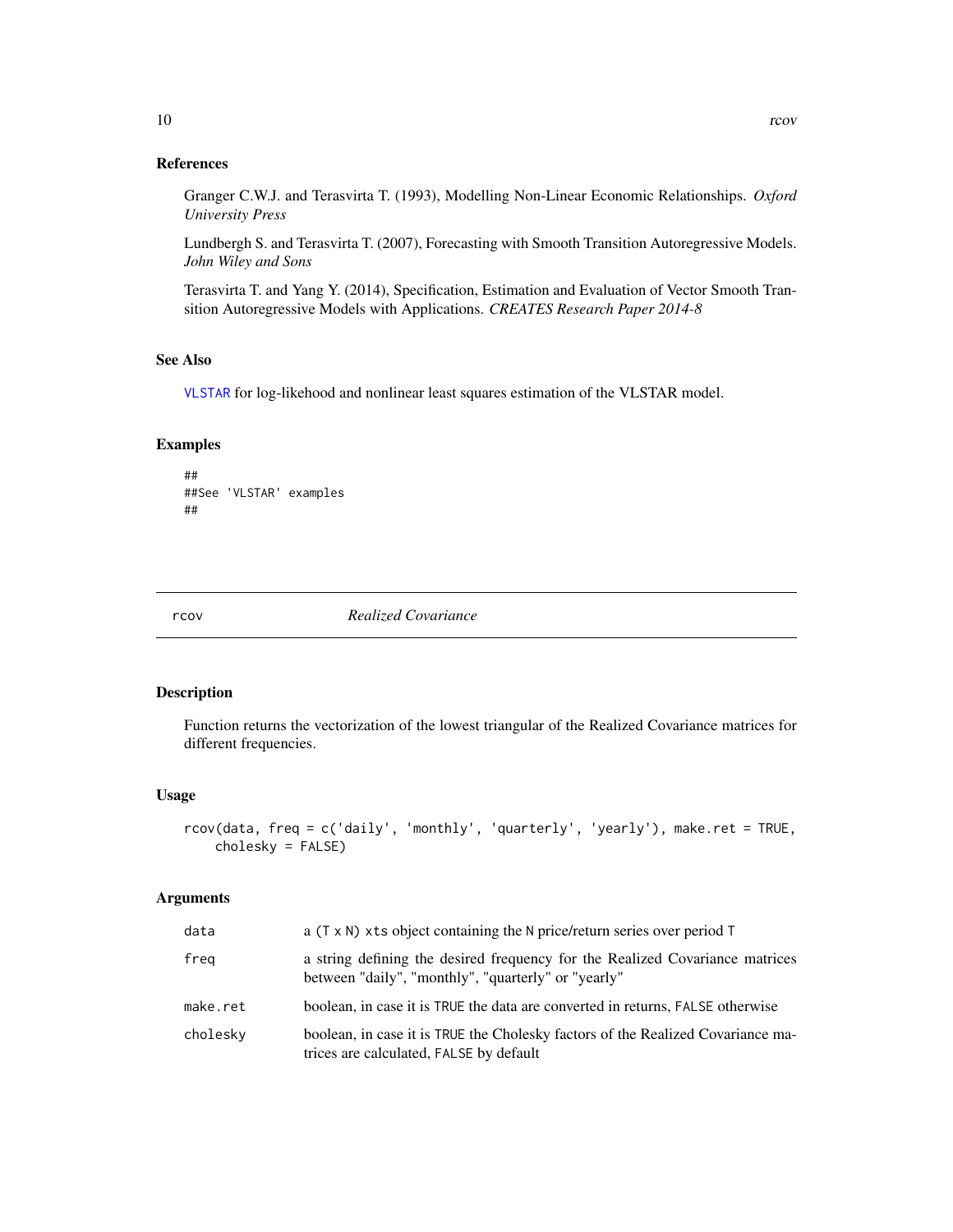#### <span id="page-10-0"></span>Realized 11

# Value

Realized Covariances a  $M \times N(N + 1)/2$  matrix of realized covariances, where *M* is the number of lower frequency data Cholesky Factors (optional) a  $M \times N(N + 1)/2$  matrix of Cholesky factors of the realized covariance matrices, where *M* is the number of lower frequency data returns (optional) a  $M \times N$  matrix of returns, when make.ret = TRUE

#### Author(s)

The code was written by Andrea Bucci

#### References

Andersen T.G., Bollerslev T., Diebold F.X. and Labys P. (2003), Modeling and Forecasting Realized Volatility. *Econometrica*. 71: 579-625

Barndorff-Nielsen O.E. and Shephard N. (2002), Econometric analysis of realised volatility and its use in estimating stochastic volatility models *Journal of the Royal Statistical Society*. 64(2): 253-280

#### Examples

require(highfrequency)

data(sample\_5minprices\_jumps)

```
rc <- rcov(sample_5minprices_jumps, freq = 'daily', cholesky = TRUE, make.ret = TRUE)
rc
```
Realized *Monthly time series used to test VLSTAR models.*

#### Description

This data set contains the series of realized covariances in 4 stock market indices, i.e. SP-500, Nikkei, DAX, and FTSE, Dividend Yield and Earning Price growth rate, inflation growth rates for U.S., U.K., Japan and Germany, from August 1990 to June 2018.

# Usage

data(Realized)

#### Format

A zoo data frame with 334 monthly observations, ranging from 1990:M8 until 2018:M6.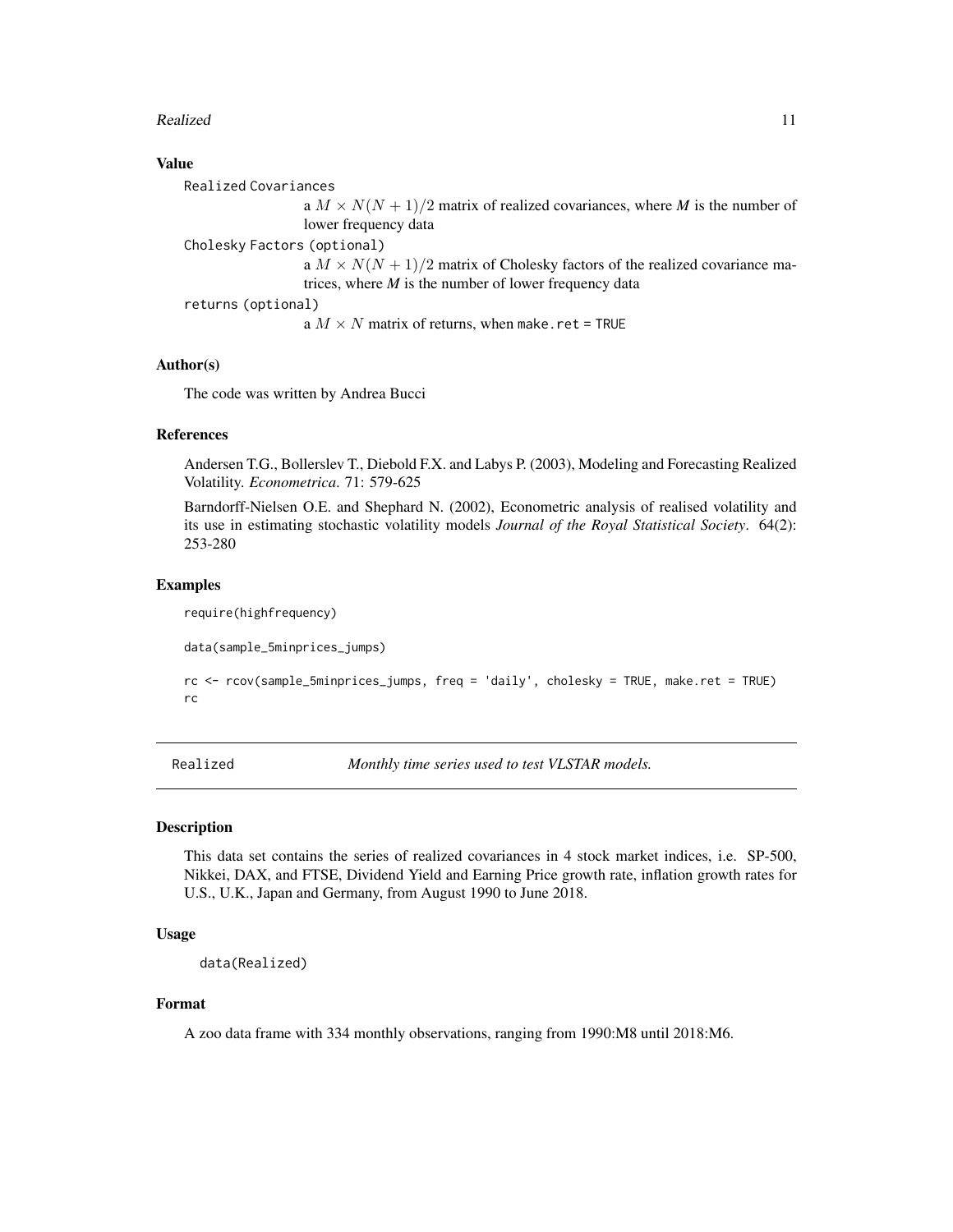#### <span id="page-11-0"></span>12 summary

| SP.                   | Monthly realized variances of S&P 500 index.                                                       |
|-----------------------|----------------------------------------------------------------------------------------------------|
| SP-NIKKEI             | Monthly realized covariances between S&P 500 and Nikkei.                                           |
| SP-FTSE               | Monthly realized covariances between S&P 500 and FTSE.                                             |
| SP-DAX                | Monthly realized covariances between S&P 500 and DAX.                                              |
| NIKKEI                | Monthly realized variances of Nikkei index.                                                        |
| NIKKEI-FTSE           | Monthly realized covariances between Nikkei and FTSE.                                              |
| NIKKEI-DAX            | Monthly realized covariances between Nikkei and DAX.                                               |
| <b>FTSE</b>           | Monthly realized variances of FTSE index.                                                          |
| FTSE-DAX              | Monthly realized covariances between FTSE and DAX.                                                 |
| DAX.                  | Monthly realized variances of DAX index.                                                           |
| DP.                   | Monthly Dividends growth rate over the past year relative to current market prices; S&P 500 index. |
| EP.                   | Monthly Earnings growth rate over the past year relative to current market prices; S&P500 index.   |
| $Inf$ _US             | US monthly Industrial Production growth.                                                           |
| $Inf_U$ K             | UK monthly Industrial Production growth.                                                           |
| $Inf$ <sub>_JPN</sub> | Japan monthly Industrial Production growth.                                                        |
| $Inf_GER$             | Germany monthly Industrial Production growth.                                                      |
|                       |                                                                                                    |

# Author(s)

Andrea Bucci

#### See Also

[rcov](#page-9-1) to build realized covariances from stock prices or returns.

<span id="page-11-1"></span>summary *Summary method for objects of class VLSTAR*

# Description

'summary' methods for class 'VLSTAR'.

# Usage

```
## S3 method for class 'VLSTAR'
summary(object, ...)
## S3 method for class 'VLSTAR'
print.summary(x, ...)
```
# Arguments

| object   | An object of class 'VLSTAR' obtained through VLSTAR().         |
|----------|----------------------------------------------------------------|
|          | A summary object of class 'VLSTAR' obtained through summary(). |
| $\cdots$ | further arguments to be passed to and from other methods       |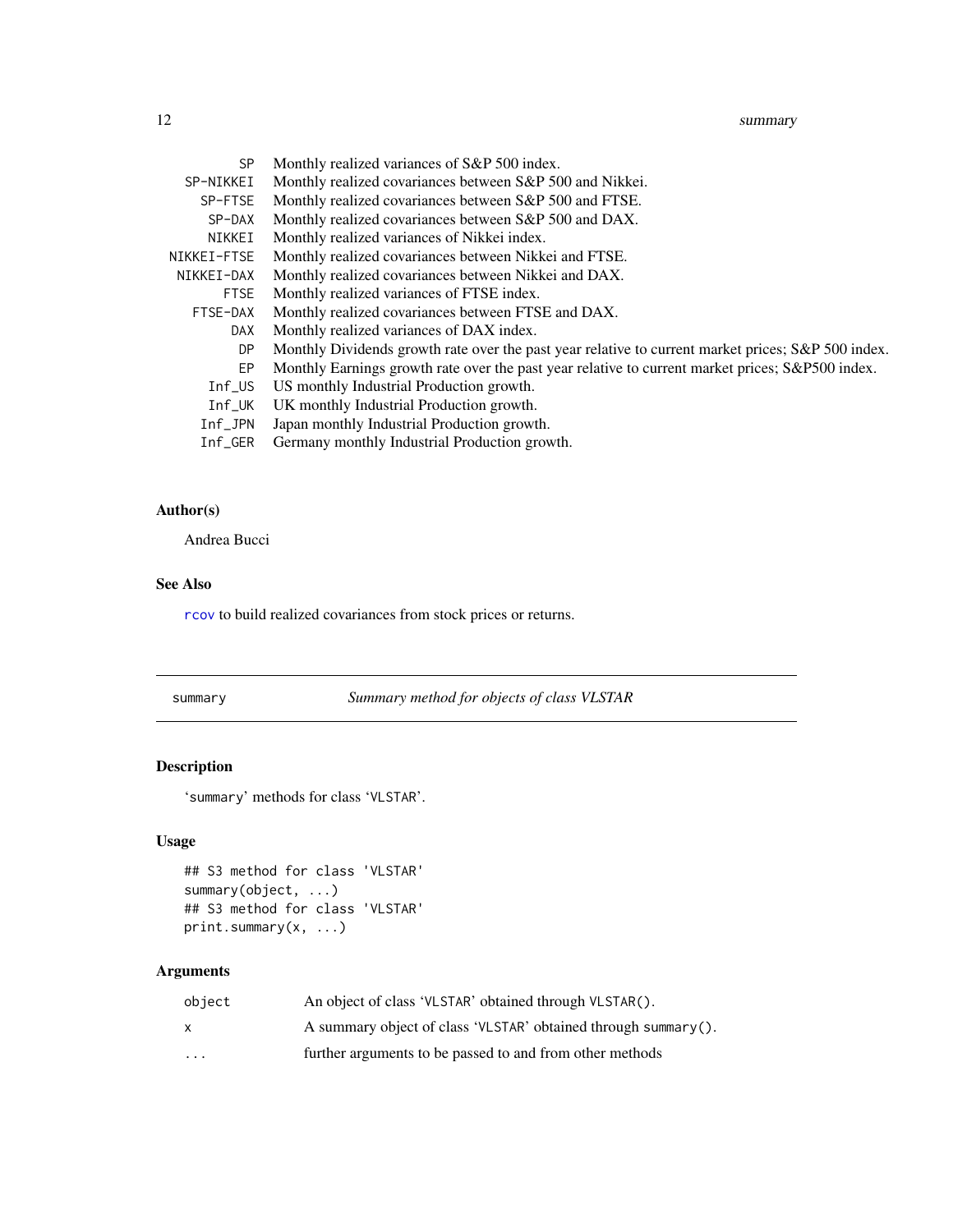#### <span id="page-12-0"></span>techprices and the state of the state of the state of the state of the state of the state of the state of the state of the state of the state of the state of the state of the state of the state of the state of the state of

# Value

A data frame of predictions for each dependent variable and the  $(1-\alpha)$  prediction intervals.

#### Author(s)

The code was written by Andrea Bucci

#### References

Terasvirta T. and Yang Y. (2014), Specification, Estimation and Evaluation of Vector Smooth Transition Autoregressive Models with Applications. *CREATES Research Paper 2014-8*

#### See Also

[VLSTAR](#page-13-1)

#### Examples

```
##
##See 'VLSTAR' examples
##
```
techprices *Daily closing prices of 3 tech stocks.*

# Description

This data set contains the series of daily prices of Google, Microsof and Amazon stocks from January 3, 2005 to June 16, 2020, gathered from Yahoo.

# Usage

data("techprices")

#### Format

An xts object with 3890 daily observations, ranging from from January 3, 2005 to June 16, 2020.

|        | Google daily closing prices of Google (GOOG) stock.       |
|--------|-----------------------------------------------------------|
|        | Microsoft daily closing prices of Microsoft (MSFT) stock. |
| Amazon | daily closing stock prices of Amazon (AMZN) stock.        |

### Author(s)

Andrea Bucci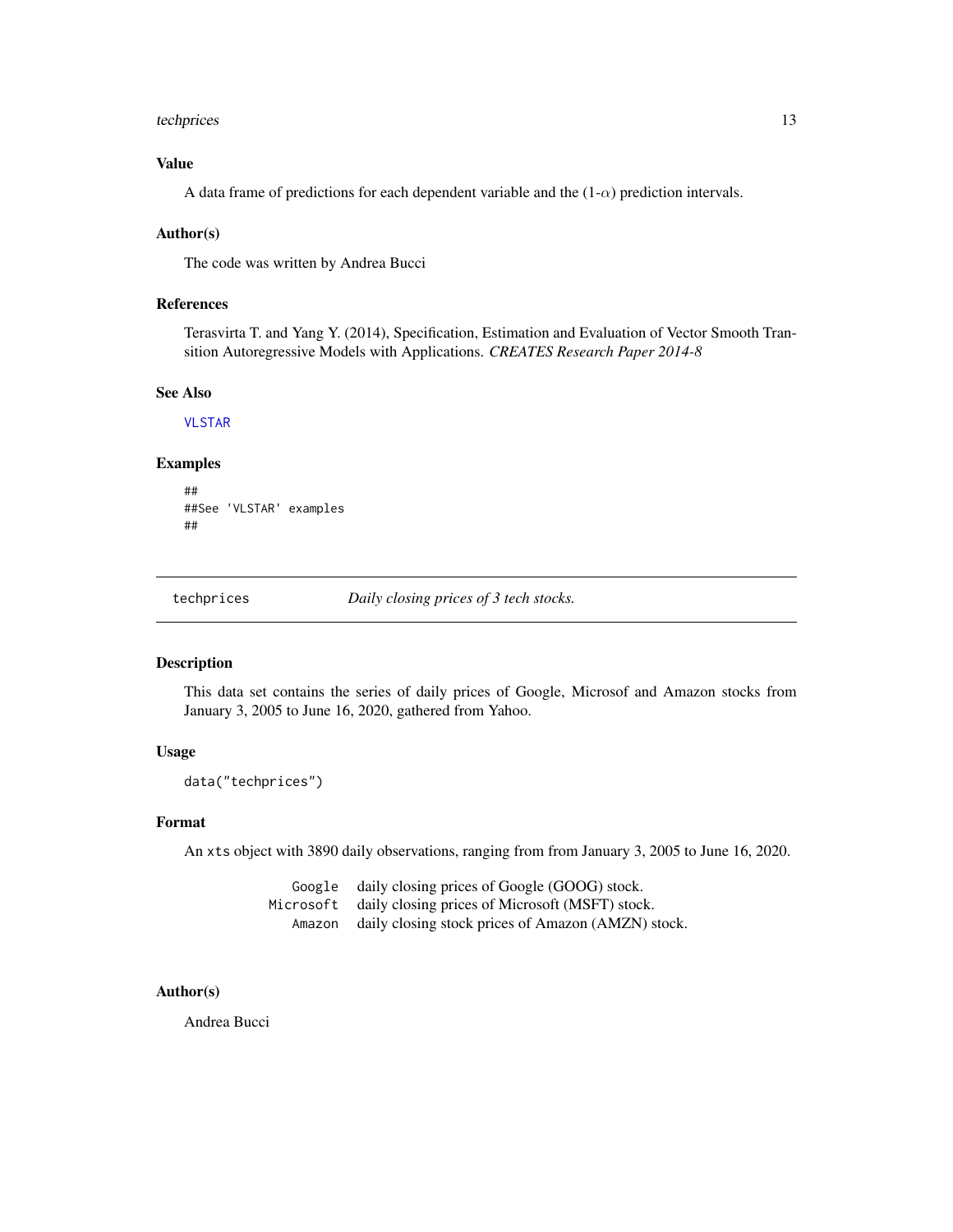<span id="page-13-1"></span><span id="page-13-0"></span>

This function allows the user to estimate the coefficients of a VLSTAR model with *m* regimes through maximum likelihood or nonlinear least squares. The set of starting values of Gamma and C for the convergence algorithm can be either passed or obtained via searching grid.

#### Usage

```
VLSTAR(y, exo = NULL, p = 1, m = 2, st = NULL, constant = TRUE,
       starting = NULL, n.combi = NULL,
       method = c('ML', 'NLS'), n.iter = 500, epsilon = <math>10^(-3)</math>## S3 method for class 'VLSTAR'
print(x, \ldots)
```
# Arguments

| У         | data. frame or matrix of dependent variables of dimension (Txn)                                                                                                                                          |
|-----------|----------------------------------------------------------------------------------------------------------------------------------------------------------------------------------------------------------|
| exo       | (optional) data. frame or matrix of exogenous variables of dimension (Txk)                                                                                                                               |
| p         | lag order                                                                                                                                                                                                |
| m         | number of regimes                                                                                                                                                                                        |
| st        | single transition variable for all the equation of dimension (Tx1)                                                                                                                                       |
| constant  | TRUE or FALSE to include or not the constant                                                                                                                                                             |
| starting  | (optional) set of intial values for Gamma and C, inserted as a list of length m-1.<br>Each element of the list should contain a data. frame with 2 columns (one for<br>Gamma and one for c), and n rows. |
| n.combi   | Number of combination for the searching grid of Gamma and C                                                                                                                                              |
| method    | Fitting method: maximum likelihood or nonlinear least squares.                                                                                                                                           |
| n.iter    | number of iteration of the algorithm until forced convergence                                                                                                                                            |
| epsilon   | convergence check measure                                                                                                                                                                                |
| $\times$  | An object of class 'VLSTAR' obtained through VLSTAR() to be printed.                                                                                                                                     |
| $\ddotsc$ | further arguments to be passed to and from other methods                                                                                                                                                 |

#### Details

The multivariate smooth transition model is an extension of the smooth transition regression model introduced by Bacon and Watts (1971) (see also Anderson and Vahid, 1998). The general model is

$$
y_t = \mu_0 + \sum_{j=1}^p \Phi_{0,j} y_{t-j} + A_0 x_t \cdot G_t(s_t; \gamma, c) [\mu_1 + \sum_{j=1}^p \Phi_{1,j} y_{t-j} + A_1 x_t] + \varepsilon_t
$$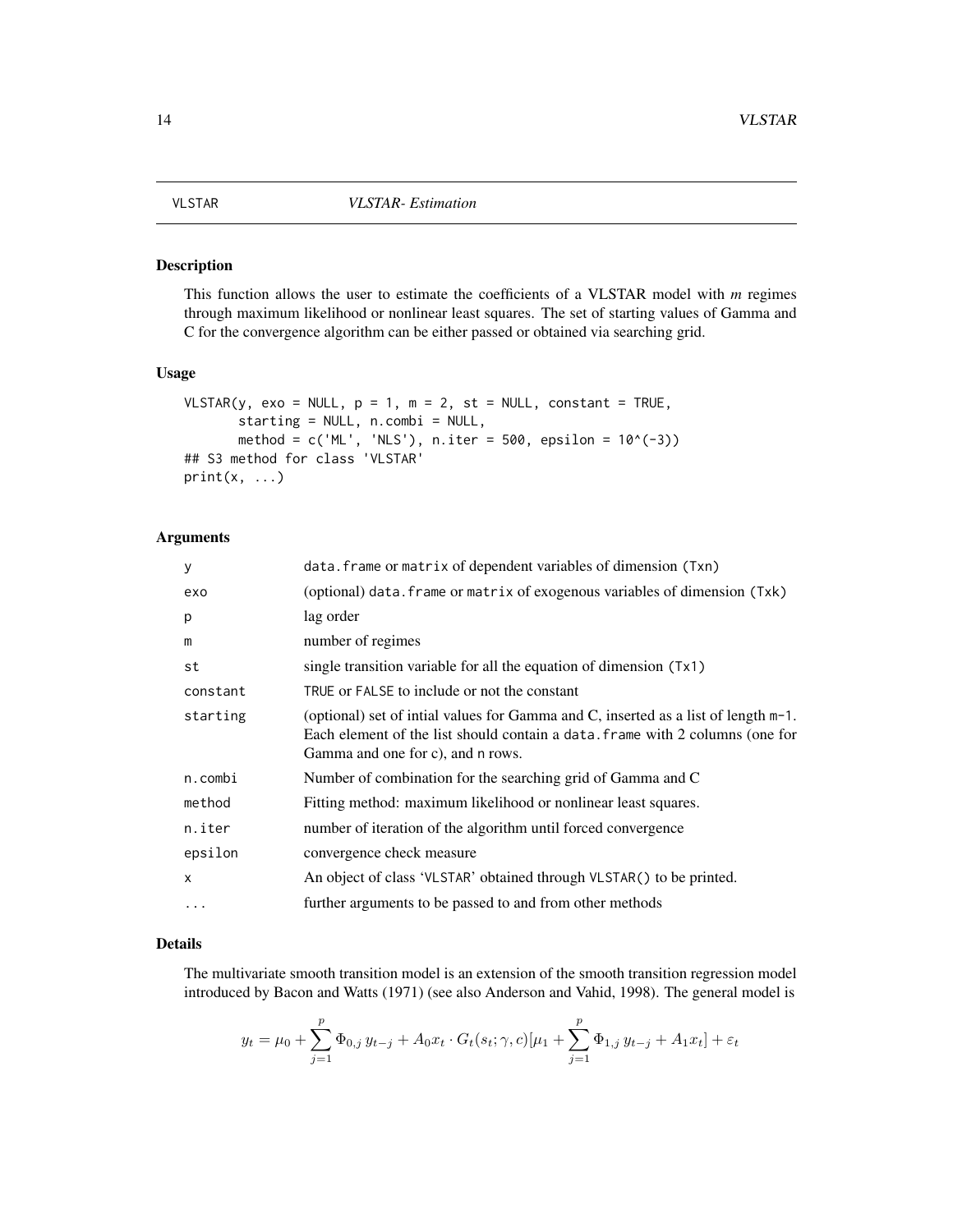where  $\mu_0$  and  $\mu_1$  are the  $\tilde{n} \times 1$  vectors of intercepts,  $\Phi_{0,j}$  and  $\Phi_{1,j}$  are square  $\tilde{n} \times \tilde{n}$  matrices of parameters for lags  $j = 1, 2, \dots, p$ , A\_0 and A\_1 are  $\tilde{n} \times k$  matrices of parameters, x\_t is the  $k \times 1$ vector of exogenous variables and  $\varepsilon_t$  is the innovation. Finally,  $G_t(s_t; \gamma, c)$  is a  $\tilde{n} \times \tilde{n}$  diagonal matrix of transition function at time *t*, such that

$$
G_t(s_t; \gamma, c) = \{G_{1,t}(s_{1,t}; \gamma_1, c_1), G_{2,t}(s_{2,t}; \gamma_2, c_2), \ldots, G_{\tilde{n},t}(s_{\tilde{n},t}; \gamma_{\tilde{n}}, c_{\tilde{n}})\}.
$$

Each diagonal element  $G_{i,t}^r$  is specified as a logistic cumulative density functions, i.e.

$$
G_{i,t}^r(s_{i,t}^r;\gamma_i^r,c_i^r)=\left[1+\exp\big\{-\gamma_i^r(s_{i,t}^r-c_i^r)\big\}\right]^{-1}
$$

for latex and  $r = 0, 1, \ldots, m - 1$ , so that the first model is a Vector Logistic Smooth Transition AutoRegressive (VLSTAR) model. The ML estimator of  $\theta$  is obtained by solving the optimization problem

$$
\hat{\theta}_{ML} = arg \max_{\theta} log L(\theta)
$$

where  $log L(\theta)$  is the log-likelihood function of VLSTAR model, given by

$$
ll(y_t|I_t; \theta) = -\frac{T\tilde{n}}{2}\ln(2\pi) - \frac{T}{2}\ln|\Omega| - \frac{1}{2}\sum_{t=1}^T (y_t - \tilde{G}_t B z_t)' \Omega^{-1} (y_t - \tilde{G}_t B z_t)
$$

The NLS estimators of the VLSTAR model are obtained by solving the optimization problem

$$
\hat{\theta}_{NLS} = \arg\min_{\theta} \sum_{t=1}^{T} (y_t - \Psi'_t B' x_t)' (y_t - \Psi'_t B' x_t).
$$

Generally, the optimization algorithm may converge to some local minimum. For this reason, providing valid starting values of  $\theta$  is crucial. If there is no clear indication on the initial set of parameters,  $\theta$ , this can be done by implementing a grid search. Thus, a discrete grid in the parameter space of  $\Gamma$  and C is create to obtain the estimates of B conditionally on each point in the grid. The initial pair of  $\Gamma$  and C producing the smallest sum of squared residuals is chosen as initial values, then the model is linear in parameters. The algorithm is the following:

- 1. Construction of the grid for  $\Gamma$  and C, computing  $\Psi$  for each poin in the grid
- 2. Estimation of  $\hat{B}$  in each equation, calculating the residual sum of squares,  $Q_t$
- 3. Finding the pair of  $\Gamma$  and C providing the smallest  $Q_t$
- 4. Once obtained the starting-values, estimation of parameters, *B*, via nonlinear least squares (NLS)
- 5. Estimation of  $\Gamma$  and C given the parameters found in step 4
- 6. Repeat step 4 and 5 until convergence.

## Value

An object of class VLSTAR, with standard methods.

#### Author(s)

The code was written by Andrea Bucci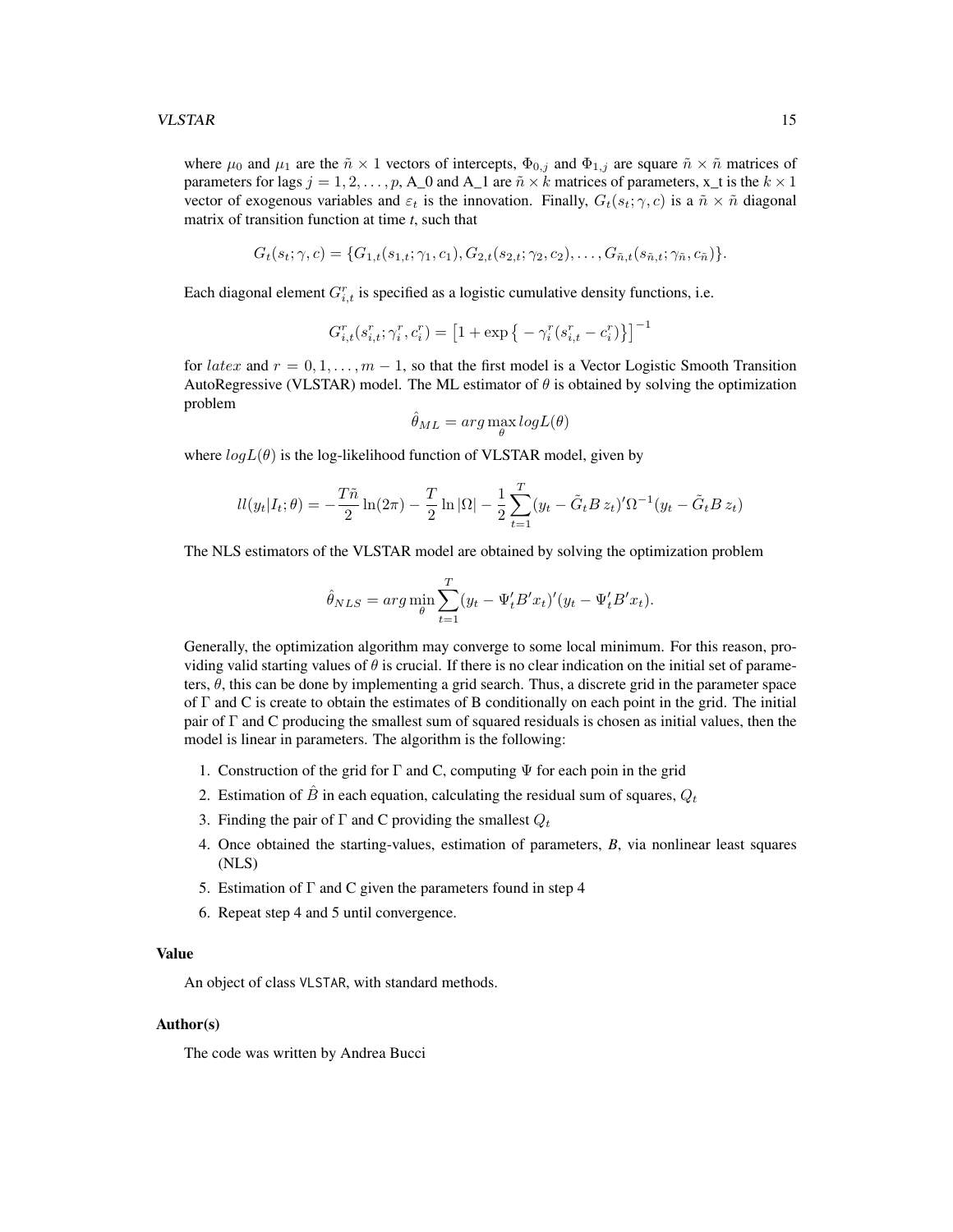#### <span id="page-15-0"></span>References

Anderson H.M. and Vahid F. (1998), Testing multiple equation systems for common nonlinear components. *Journal of Econometrics*. 84: 1-36

Bacon D.W. and Watts D.G. (1971), Estimating the transition between two intersecting straight lines. *Biometrika*. 58: 525-534

Terasvirta T. and Yang Y. (2014), Specification, Estimation and Evaluation of Vector Smooth Transition Autoregressive Models with Applications. *CREATES Research Paper 2014-8*

# See Also

[VLSTARjoint](#page-15-1) to test the presence of a unique transition variable among equations and predict. VLSTAR for details on predictions produced for this model; [summary](#page-11-1), [coef](#page-1-1), [plot](#page-5-1), [logLik](#page-2-1)

# Examples

```
data(Realized)
y <- Realized[-1,1:10]
y \le y[-nrow(y),]
st <- Realized[-nrow(Realized),1]
st <- st[-length(st)]
fit.VLSTAR \leq VLSTAR(y, p = 1, n.combi = 3,
n.iter = 3, st = st, method ='NLS')# a few methods for VLSTAR
summary(fit.VLSTAR)
plot(fit.VLSTAR)
predict(fit.VLSTAR, newdata = Realized[nrow(Realized),1:10])
logLik(fit.VLSTAR)
coef(fit.VLSTAR)
```
<span id="page-15-1"></span>VLSTARjoint *Joint linearity test*

#### Description

This function allows the user to test linearity against a Vector Smooth Transition Autoregressive Model with a single transition variable.

#### Usage

```
VLSTARjoint(y, exo, st, st.choice = FALSE, alpha = 0.05)
## S3 method for class 'VLSTARjoint'
print(x, \ldots)
```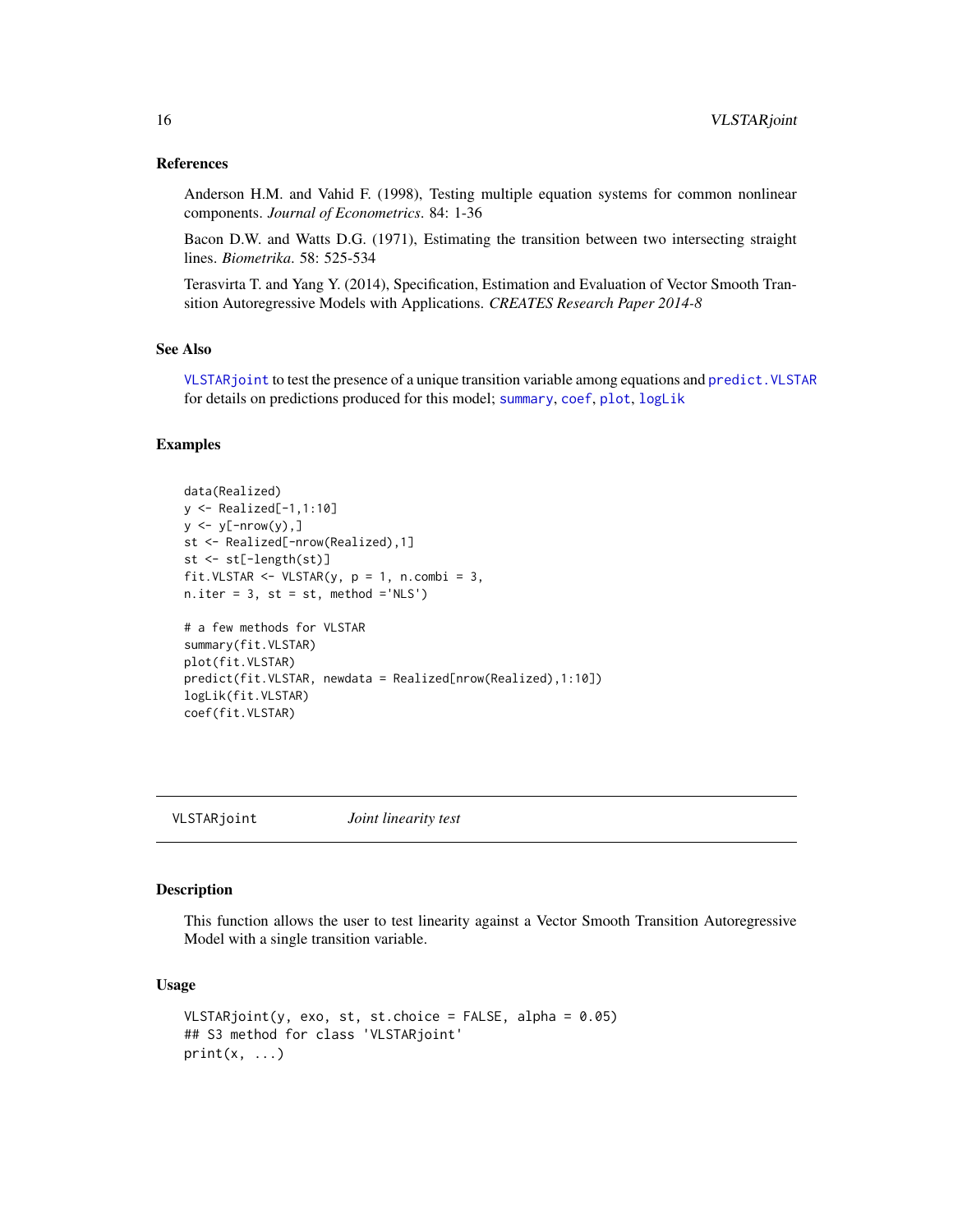### VLSTARjoint 17

#### **Arguments**

| y            | data. frame or matrix of dependent variables of dimension (Txn)                                                                               |
|--------------|-----------------------------------------------------------------------------------------------------------------------------------------------|
| exo          | (optional) data. frame or matrix of exogenous variables of dimension (Txk)                                                                    |
| st           | a vector with single transition variable for all the equation of dimension (Tx1)<br>or a matrix with R potential variables of dimension (TxR) |
| st.choice    | boolean identifying whether the transition variable should be selected from a<br>matrix of R potential variables of dimension (TxR)           |
| alpha        | Confidence level                                                                                                                              |
| $\mathsf{x}$ | 'VLSTARjoint' object                                                                                                                          |
| $\cdots$     | further arguments to be passed to and from other methods                                                                                      |

#### Details

Given a VLSTAR model with a unique transition variable,  $s_{1t} = s_{2t} = \ldots = s_{\widetilde{n}t} = s_t$ , a generalization of the linearity test presented in Luukkonen, Saikkonen and Terasvirta (1988) may be eralization of the linearity test presented in Luukkonen, Saikkonen and Terasvirta (1988) may be implemented.

Assuming a 2-state VLSTAR model, such that

$$
y_t = B_1 z_t + G_t B_2 z_t + \varepsilon_t.
$$

Where the null  $H_0$ :  $\gamma_j = 0$ ,  $j = 1, \ldots, \tilde{n}$ , is such that  $G_t \equiv (1/2)/\tilde{n}$  and the previous Equation is linear. When the null cannot be rejected, an identification problem of the parameter  $c_j$  in the transition function emerges, that can be solved through a first-order Taylor expansion around  $\gamma_j =$ 0.

The approximation of the logistic function with a first-order Taylor expansion is given by

$$
G(st; \gammaj, cj) = (1/2) + (1/4)\gammaj(st - cj) + rjt
$$

$$
= ajst + bj + rit
$$

where  $a_j = \gamma_j/4$ ,  $b_j = 1/2 - a_j c_j$  and  $r_j$  is the error of the approximation. If  $G_t$  is specified as follows

$$
G_t = diag\{a_1s_t + b_1 + r_{1t}, \dots, a_{\widetilde{n}}s_t + b_{\widetilde{n}} + r_{\widetilde{n}t}\}\
$$

$$
= As_t + B + R_t
$$

where  $A = diag(a_1, ..., a_{\tilde{n}}), B = diag(b_1, ..., b_{\tilde{n}})$  e  $R_t = diag(r_{1t}, ..., r_{\tilde{n}t}), y_t$  can be written as as

$$
y_t = B_1 z_t + (As_t + B + R_t)B_2 z_t + \varepsilon_t
$$
  
=  $(B_1 + BB_2)z_t + AB_2 z_t s_t + R_t B_2 z_t + \varepsilon_t$   
=  $\Theta_0 z_t + \Theta_1 z_t s_t + \varepsilon_t^*$ 

where  $\Theta_0 = B_1 + B_2' B$ ,  $\Theta_1 = B_2' A$  and  $\varepsilon_t^* = R_t B_2 + \varepsilon_t$ . Under the null,  $\Theta_0 = B_1$  and  $\Theta_1 = 0$ , while the previous model is linear, with  $\varepsilon_t^* = \varepsilon_t$ . It follows that the Lagrange multiplier test, under the null, is derived from the score

$$
\frac{\partial \log L(\widetilde{\theta})}{\partial \Theta_1} = \sum_{t=1}^T z_t s_t (y_t - \widetilde{B}_1 z_t)'\widetilde{\Omega}^{-1} = S(Y - Z\widetilde{B}_1)\widetilde{\Omega}^{-1},
$$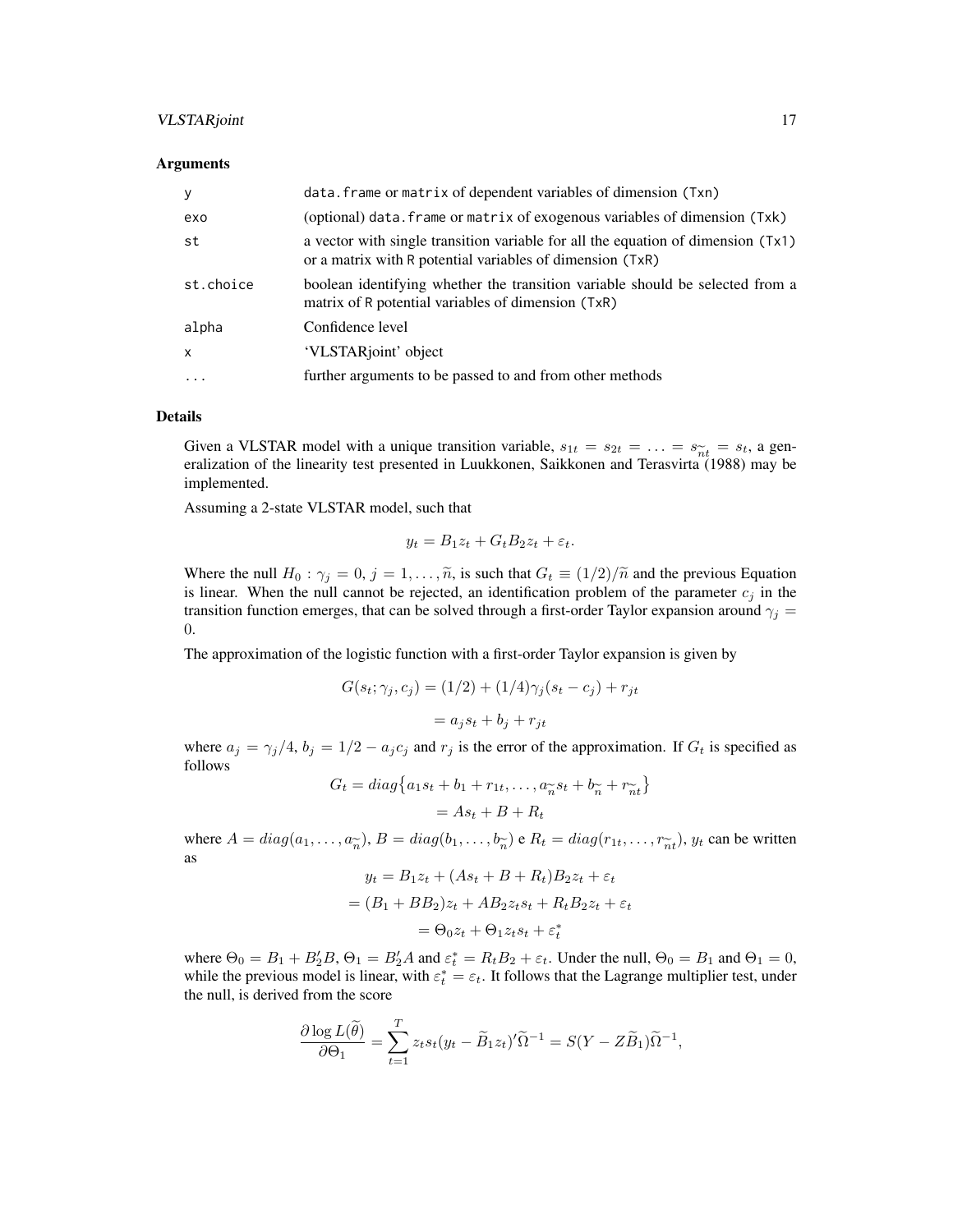<span id="page-17-0"></span>where

$$
S = z_1's_1 \dot{z}_t's_t
$$

and where  $\widetilde{B}_1$  and  $\widetilde{\Omega}$  are estimated from the model in  $H_0$ . If  $P_Z = Z(Z'Z)^{-1}Z'$  is the projection matrix of Z, the LM test is specified as follows

$$
LM = tr\{\widetilde{\Omega}^{-1}(Y - Z\widetilde{B}_1)'S[S'(I_t - P_Z)S]^{-1}S'(Y - Z\widetilde{B}_1)\}.
$$

Under the null, the test statistics is distributed as a  $\chi^2$  with  $\tilde{n}(p \cdot \tilde{n} + k)$  degrees of freedom.

#### Value

An object of class VLSTARjoint.

# Author(s)

The code was written by Andrea Bucci

# References

Luukkonen R., Saikkonen P. and Terasvirta T. (1988), Testing Linearity Against Smooth Transition Autoregressive Models. *Biometrika*, 75: 491-499

Terasvirta T. and Yang Y. (2015), Linearity and Misspecification Tests for Vector Smooth Transition Regression Models. *CREATES Research Paper 2014-4*

#### See Also

[VLSTAR](#page-13-1) for log-likehood and for NLS estimation of the VLSTAR model.

```
data(Realized)
VLSTARjoint(Realized[-1,1:10], Realized[-1,11:16], st=Realized[1:(nrow(Realized)-1),1])
```